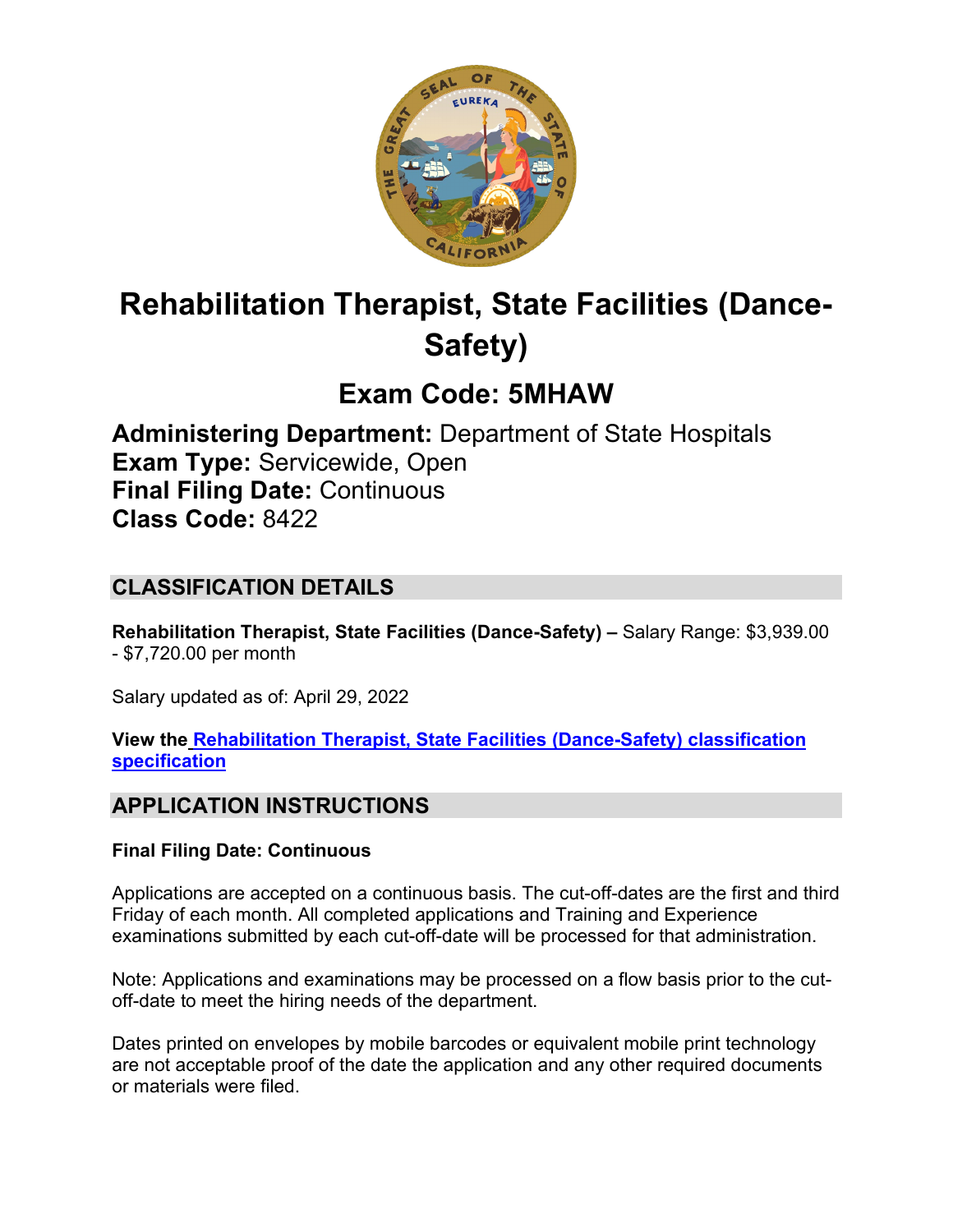#### **Who Should Apply**:

Applicants who meet the Minimum Qualifications as stated on this bulletin may apply for and take this examination. Once you have taken this examination, you may not retake it for **six (6)** months.

Unless otherwise stated on this bulletin, you must meet the Minimum Qualifications by the Final Filing Date or cut-off-date stated above.

#### **How to Apply**:

Applicants are required to submit an [Examination Application \(STD 678\),](https://jobs.ca.gov/pdf/std678.pdf) found at [www.calcareers.ca.gov,](http://www.calcareers.ca.gov/) either by mail, in person, or via email to the address listed below.

Once your application has been submitted, you must complete the **Training and Experience (T&E)** following the instructions below under, **Taking the Examination.**

Examination Services staff will screen each application. Applicants meeting the minimum qualifications will be admitted into the examination. **Applicants must submit the STD. 678 as well as the T&E. Failure to do so will result in a delay in the examination process.**

**The preferred method to apply is by emailing your STD 678 to:**

### **[RehabilitationTherapistDanceSafety@dsh.ca.gov](mailto:RehabilitationTherapistDanceSafety@dsh.ca.gov)**

#### **Electronic signatures are acceptable.**

Indicate the Classification on your Examination Application (STD 678).

You may apply by mail or in person to: Department of State Hospitals – Sacramento Attn: Selection Services Unit, MS-14 1215 O Street Sacramento, CA 95814

Indicate the Classification on your Examination Application (STD 678).

In person hours: Monday through Friday, 8am to 5pm (excluding State holidays)

### **Special Testing Arrangements:**

If you require assistance or alternative testing arrangements due to a disability, please contact the testing department listed in the Contact Information section of this bulletin.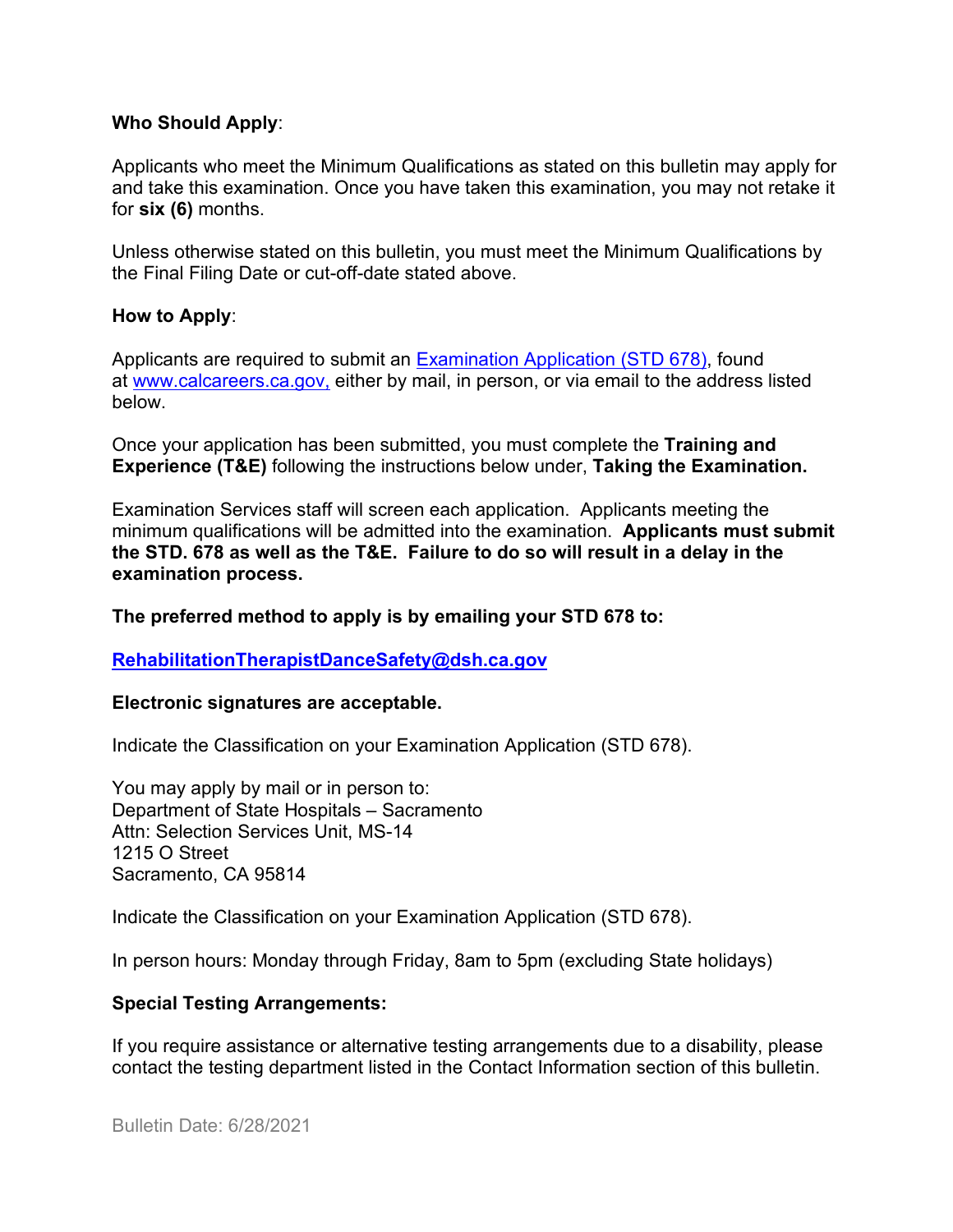## **MINIMUM QUALIFICATIONS**

All applicants must meet the education and/or experience requirements as stated on this exam bulletin to be accepted into the examination. Part-time or full-time jobs, regardless of whether paid or volunteer positions, and inside or outside California state service will count toward experience.

**Completion of an approved clinical internship in the appropriate rehabilitation specialty in an approved hospital or rehabilitation center affiliated with the college.**

**(Individuals who are registered or certified with the appropriate therapy association but who have not completed a clinical internship because it was not a component of the academic program at the time are required to have completed a minimum of two years' full-time paid experience in a clinical, residential, or community-based setting after receipt of the required degree to be admitted into the exam.)**

#### **AND**

**Possession of a Master's Degree in Dance Therapy, or registration with the American Dance Therapy Association, or eligibility for such registration.**

## **POSITION DESCRIPTION**

**Persons in this series of specialty classes apply therapeutic habilitation/rehabilitation knowledge, skill enhancement activities, and techniques to the problems of developmental, mental, or physical disordered offenders.**

## **EXAMINATION SCOPE**

This examination consists of the following components:

**Training and Experience Evaluation –** Weighted 100% of the final score. The examination will consist solely of a **Training and Experience Evaluation.** To obtain a position on the eligible list, a minimum score of 70% must be received.

In addition to evaluating applicants' relative knowledge, skills, and ability, as demonstrated by quality and breadth of education and/or experience, emphasis in each exam component will be measuring competitively, relative job demands, each applicant's:

## **Knowledge of:**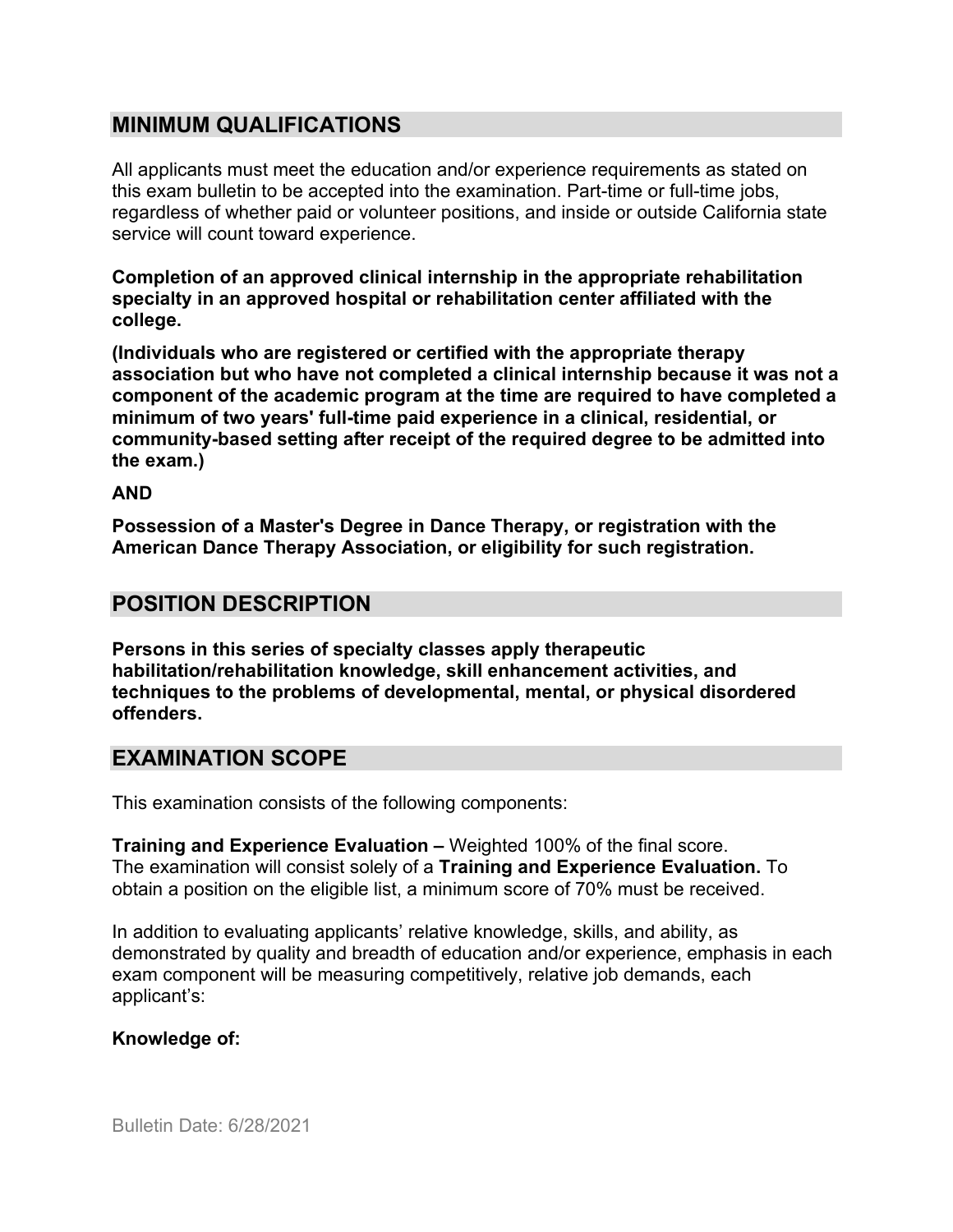- **1. Knowledge of the principles, procedures, techniques, trends, and literature of rehabilitation services, especially those relating to developmental, mental, or physical disordered offenders.**
- **2. Knowledge of the process of restoration, maintenance, and development of capabilities.**
- **3. Knowledge of the principles of mental health education.**
- **4. Knowledge of the scope and activities of private and public health and welfare agencies.**
- **5. Knowledge of characteristics of mental, emotional, physical, and developmental disorders.**
- **6. Knowledge of current trends in mental health, public health, and public welfare.**
- **7. Knowledge of Federal and State programs in these fields.**

## **Ability to:**

- **1. Ability to utilize and effectively apply required technical knowledge.**
- **2. Ability to establish and maintain the confidence and cooperation of persons contacted in the work.**
- **3. Ability to secure accurate clinical data and record such data systematically.**
- **4. Ability to compose clear, accurate, and concise reports.**
- **5. Ability to interpret statistical data.**
- **6. Ability to analyze situations accurately and take effective action.**
- **7. Ability to communicate effectively.**

**Special Personal Characteristics:**

- **1. An interest and willingness to work at developmental centers, State Hospitals, or correctional facilities contracting with the Department of Mental Health for diagnostic and treatment services.**
- **2. Sympathetic and objective understanding of the problems of developmentally, mentally, or physically disordered offenders.**
- **3. Tolerance.**
- **4. Tact.**
- **5. Patience.**
- **6. Emotional stability.**

**Special Physical Characteristics:**

**1. Possession and maintenance of sufficient strength, agility, and endurance to perform during physically, mentally, and emotionally stressful and emergency situations encountered on the job without endangering their own health and well-being or that of their fellow employees, forensic clients, patients, inmates, or the public.**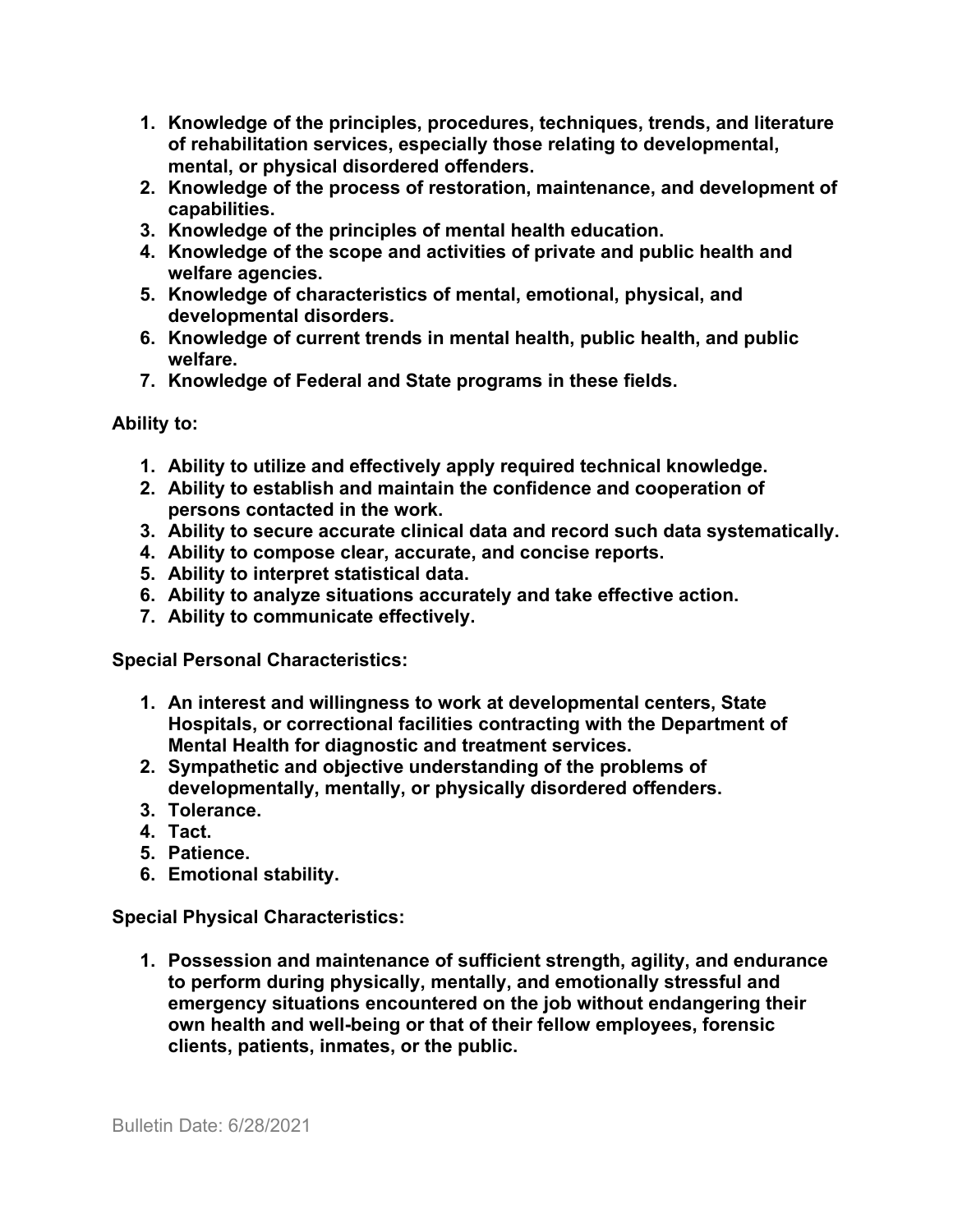# **ELIGIBLE LIST INFORMATION**

A Servicewide, Open eligible list for the **Rehabilitation Therapist, State Facilities (Dance-Safety)** classification will be established for use by all state agencies.

The names of **successful** competitors will be merged onto the eligible list in order of final score regardless of exam date. Eligibility expires **12 months** after it is established. Applicants must then retake the examination to reestablish eligibility.

Veterans' Preference will be granted for this examination. In accordance with Government Codes 18973.1 and 18973.5, whenever any veteran, or widow or widower of a veteran achieves a passing score on an open examination, he or she shall be ranked in the top rank of the resulting eligible list.

Veterans status is verified by the California Department of Human Resources (CalHR). Information on this program and the Veterans' Preference Application (Std. form 1093) is available online at the following website:

<https://www.jobs.ca.gov/CalHRPublic/Landing/Jobs/VeteransInformation.aspx>

Additional information on veteran benefits is available at the Department of Veterans Affairs.

Career credits are not granted for examinations administered on an Open or Promotional basis.

# **PREPARING FOR THE EXAMINATION**

Here is a list of suggested resources to have available prior to taking the exam.

- 1. **Employment History:** Employment dates, job titles, organization names and addresses, names of supervisors or persons who can verify your job responsibilities, and phone numbers of persons listed above.
- 2. **Education:** School names and addresses, degrees earned, dates attended, courses taken (verifiable on a transcript), persons or office who can verify education, and phone numbers of persons or offices listed above.
- 3. **Training:** Class titles, certifications received, names of persons who can verify your training, and phone numbers of persons listed above.

# **TAKING THE EXAMINATION**

**To be considered as a candidate, step 1 and 2 must be completed.**

• **If step 1 and 2 are not completed; the application will not be reviewed and/or the examination will not be scored.**

Bulletin Date: 6/28/2021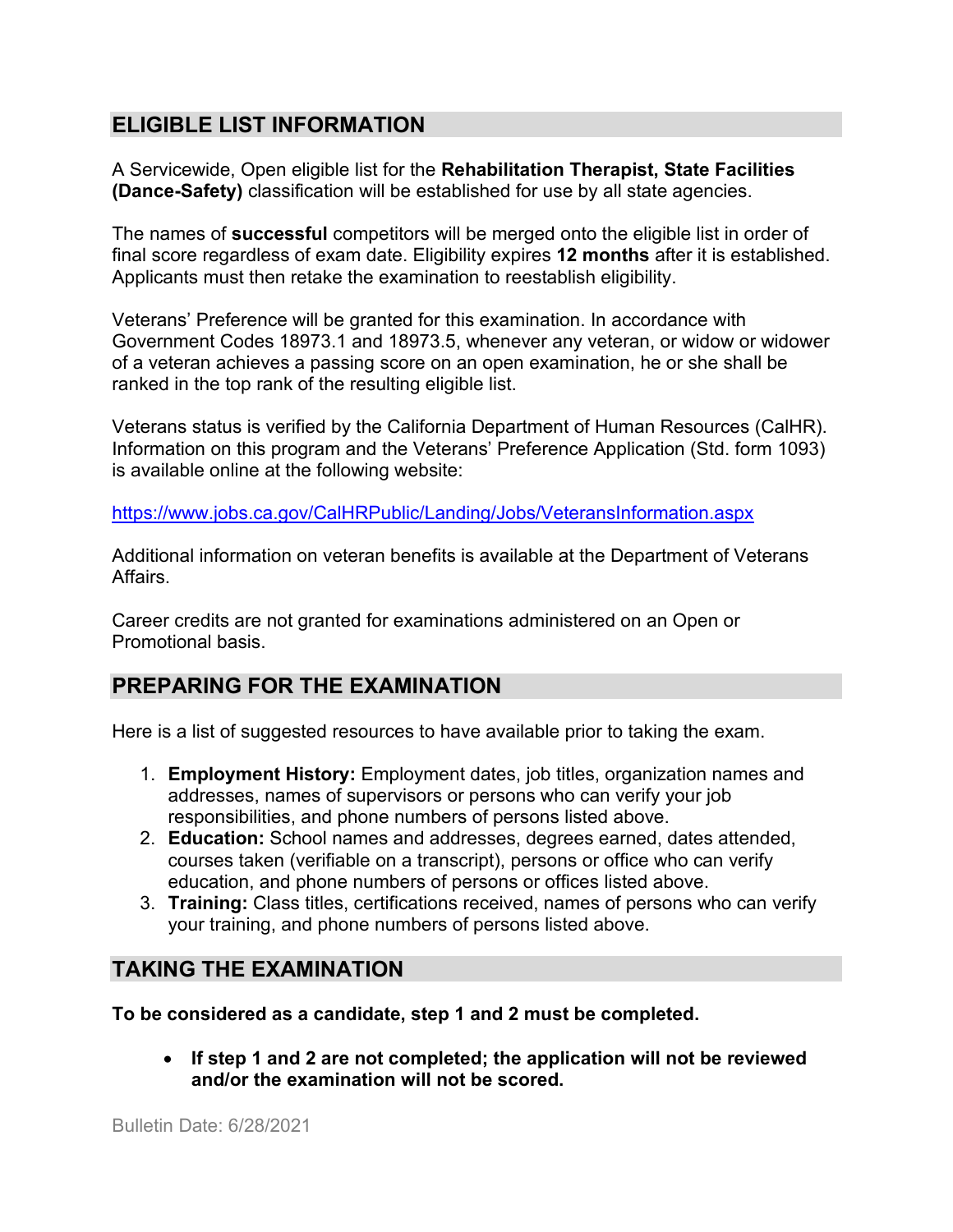• **After you complete steps 1 and 2, the application will be reviewed to determine that the Minimum Qualifications are met, then the examination will be processed and you will receive your results by mail within 4 - 6 weeks of the cut-off date stated above.**

**NOTE: Sending an application for a job or position is NOT the same process as sending an application for this examination.**

**Step 1. Submit your application following the instructions above.**

**Step 2. [Click on this link to take the Rehabilitation Therapist, State Facilities](https://www.surveymonkey.com/r/H7KFQTQ)  [\(Dance-Safety\)](https://www.surveymonkey.com/r/H7KFQTQ) examination.** 

**Once your application has been received and it has been determined that you meet the Minimum Qualifications for entrance into the examination, your examination will be processed, and you will receive your exam results by mail within 4 – 6 weeks of the cut-off-date stated above.** 

# **TESTING DEPARTMENTS**

Department of State Hospitals

## **CONTACT INFORMATION**

Questions relating to this exam should be directed to:

Department of State Hospitals Selection Services Unit Monday through Friday, 8am to 5pm (excluding State Holidays) Phone: 916-651-8832 Email: **[RehabilitationTherapistDanceSafety@dsh.ca.gov](mailto:RehabilitationTherapistDanceSafety@dsh.ca.gov)**

California Relay Service: 1-800-735-2929 (TTY), 1-800-735-2922 (Voice). TTY is a Telecommunications Device for the Deaf, and is reachable only from phones equipped with a TTY Device.

# **EQUAL OPPORTUNITY EMPLOYER**

The State of California is an equal opportunity employer to all, regardless of age, ancestry, color, disability (mental and physical), exercising the right of family care and medical leave, gender, gender expression, gender identity, genetic information, marital status, medical condition, military or veteran status, national origin, political affiliation, race, religious creed, sex (includes pregnancy, childbirth, breastfeeding, and related medical conditions), and sexual orientation.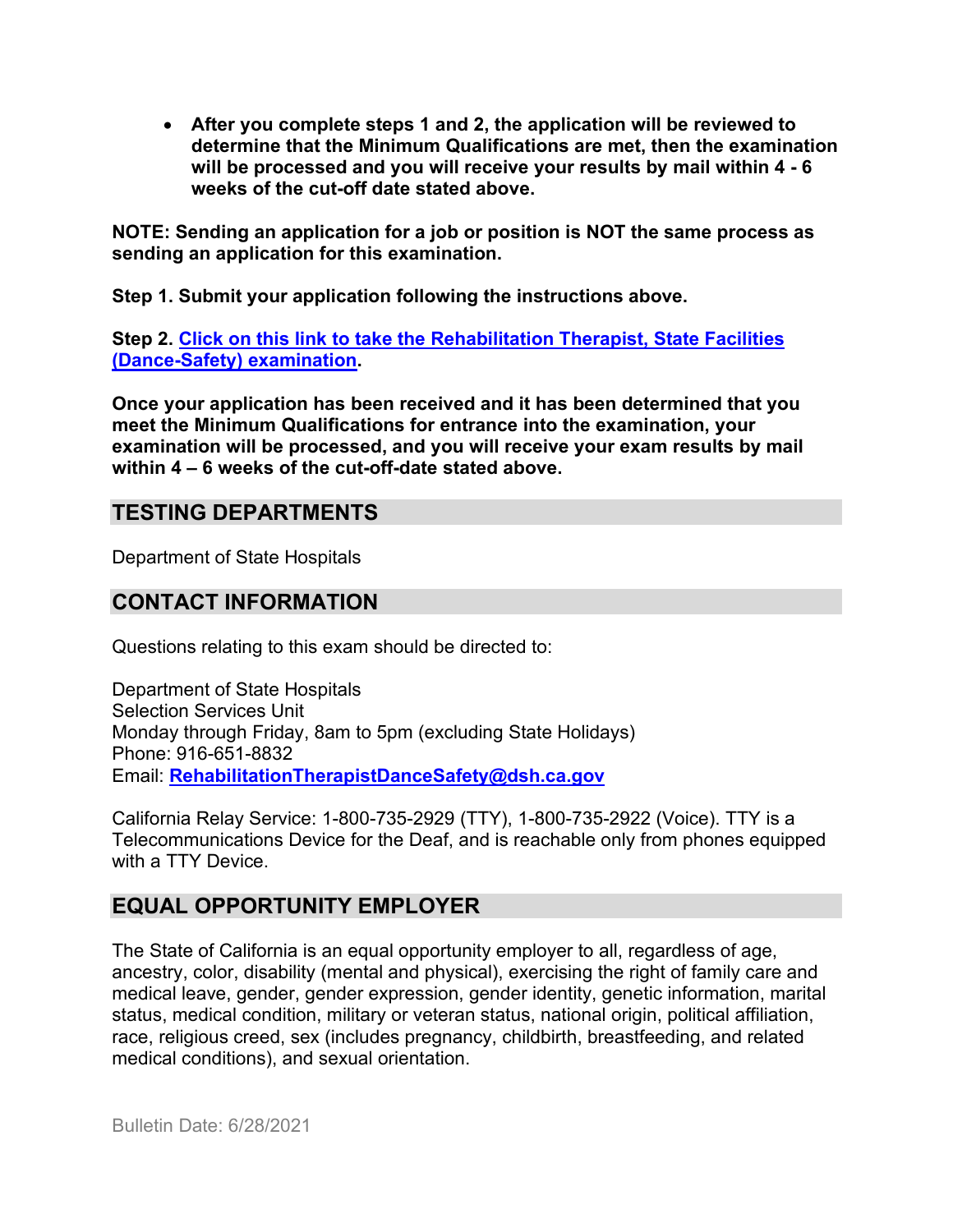## **DRUG-FREE STATEMENT**

It is an objective of the State of California to achieve a drug-free State work place. Any applicant for State employment will be expected to behave in accordance with this objective, because the use of illegal drugs is inconsistent with the law of the State, the rules governing civil service, and the special trust placed in public servants.

## **GENERAL INFORMATION**

Examination and/or Employment Application (STD 678) forms are available at the California Department of Human Resources, local offices of the Employment Development Department, and through your CalCareer Account at the following website:

#### **http://www.CalCareers.ca.gov/**

If you meet the requirements stated on this examination bulletin, you may take this examination, which is competitive. Possession of the entrance requirements does not assure a place on the eligible list. Your performance in the examination described in this bulletin will be rated against a predetermined job-related rating, and all applicants who pass will be ranked according to their score.

The Department of State Hospitals reserves the right to revise the examination plan to better meet the needs of the service, if the circumstances under which this examination was planned change. This examination may be canceled by the Department of State Hospitals at any time prior to the establishment of the employment list. Such revision or cancelation will be in accordance with civil service laws and rules and all applicants will be notified.

General Qualifications: Applicants must possess essential personal qualifications including integrity, initiative, dependability, good judgement, the ability to work cooperatively with others, and a state of health consistent with the ability to perform the assigned duties of the class. A medical examination may be required. In open examinations, investigation may be made of employment records and personal history and fingerprinting may be required.

Eligible Lists: Eligible lists established by competitive examination, regardless of date, must be used in the following order: 1) sub-divisional promotional, 2) departmental promotional, 3) multi-departmental promotional, 4) servicewide promotional, 5) departmental open, 6) open. When there are two lists of the same kind, the older must be used first. Eligible lists will expire in one to four years unless otherwise stated on the bulletin.

High School Equivalence: Equivalence to completion of the  $12<sup>th</sup>$  grade may be demonstrated in any one of the following ways: 1) passing the General Education